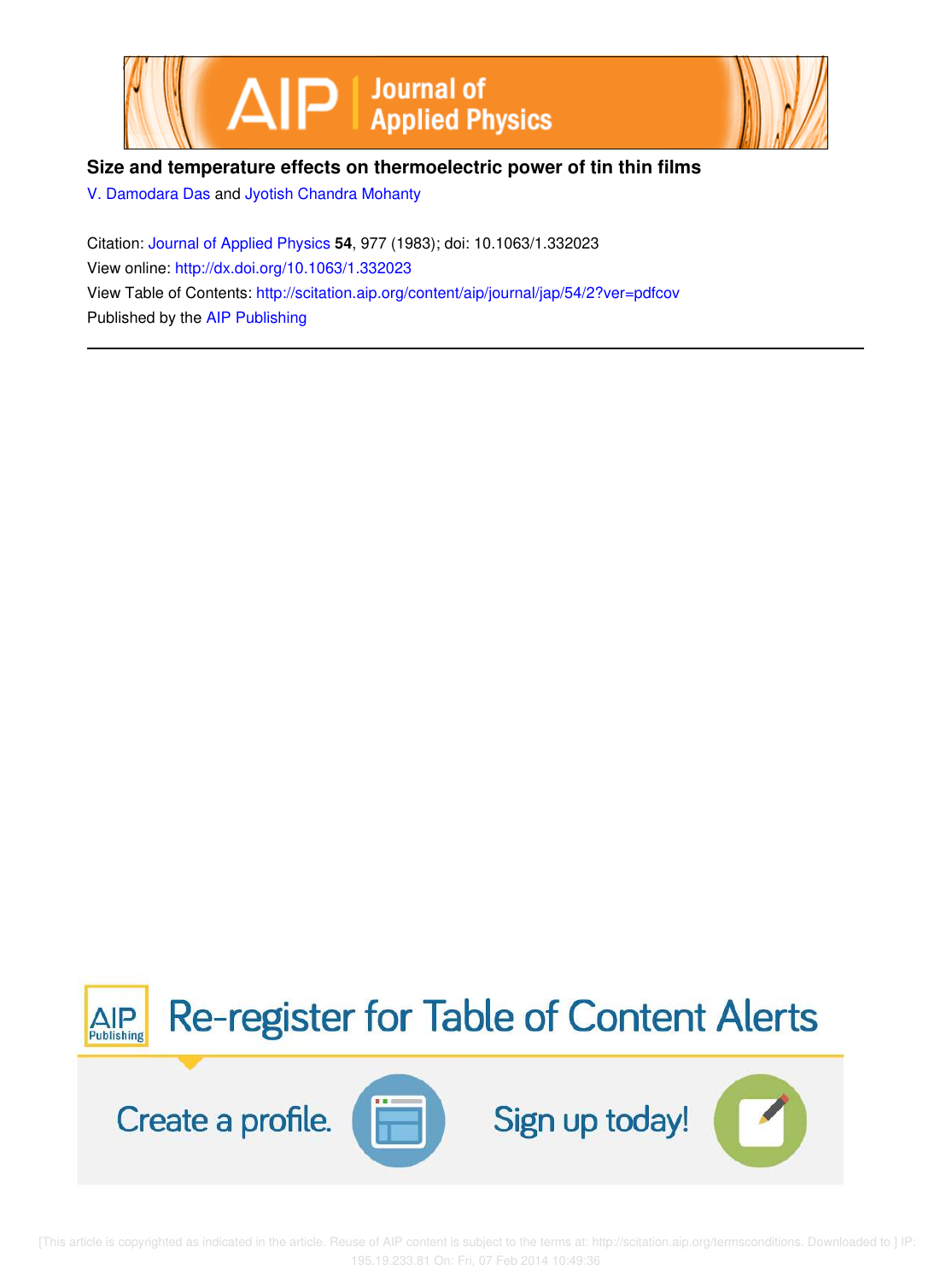# Size and temperature effects on thermoelectric power of  $\beta$ -tin thin films

v. Damodara Das and Jyotish Chandra Mohanty

*Thin Film Laboratory, Department 0/ Physics, Indian Institute a/Technology, Madras* 600 *036, India* 

(Received 26 April 1982; accepted for publication 9 July 1982)

Tin thin films of thicknesses in the range 500-7000 A have been prepared by vacuum deposition at room temperature at a pressure of  $5 \times 10^{-5}$  Torr on glass substrates. Thermal electromotive forces (emfs) of these films have been measured after aging as a function of temperature difference. It is found that the thermoelectric power of the films is independent of temperature in the range studied (300–425 °K). It is also found that the thermoelectric power of the films obeys the inverse thickness dependence predicted by size effect theories. The electronic mean free path is evaluated to be 530A.

PACS numbers: 73.60.Dt, 72.15.Jf

#### **INTRODUCTION**

The thermoelectric power is one of the most sensitive electronic properties of a material. The thermoelectric power of a material in the thin film state is a function of thickness as a consequence of scattering of electrons from the surfaces-both external and grain boundary-and the changing external surface to volume ratio with thickness. There have been several studies on transport properties of tin in the thin film state but only a few on the thermoelectric power. Fujita *et al.*<sup>1</sup> have studied the thermoelectric power of tin films at low temperatures (3.7-8  $K$ ) and found that it varies as  $S = aT + bT^2$  in the above range of temperatures. They have explained the variation of *"a"* (in the equation) with thickness on the basis of the mean free path theory of size effect. The values of *"a"* and *"b"* obtained by them were found to be in agreement with the values of AItukhov and Zavaritskii<sup>2,3</sup> who studied the thermoelectric power of tin in the bulk state at low temperatures and the effect of impurities on it. Zavaritskii and Altukhov<sup>2</sup> have found that both the phonon and the electronic components of thermoelectric power of tin at low temperatures increase several times with increasing impurity concentration. They used as impurities Cd, In, Sb, Te, and Pb up to 0.2%. Fryer *et al.<sup>4</sup>*studied the thermoelectric power of bulk polycrystalline tin between 4.2 and 280 °K and found that it varied from sample to sample. They ascribed this variation not to impurities but to anisotropy in the thermoelectric property of tin and to the fact that the different samples had different preferred orientations. They also found that at very low temperatures (below  $12 \text{ }^{\circ}$ K) the thermoelectric power is negative, it becomes positive at 12  $K$ , increases up to 30  $K$ , then decreases and again becomes negative between 60 and 100 $\mathrm{K}$ . It remains negative till 280 °K. They also found that the thermoelectric power did not vary linearly in any part of the region. Their results below 12  $K$  are in agreement with the results of earlier workers like De Vromen,<sup>5</sup> Puller,<sup>6</sup> and Van Baarle *et al.*<sup>7</sup> Van Baarle *et al.*<sup>7</sup> also found that the thermoelectric power of tin single crystals, especially the phonon drag component, showed anisotropy between 3.7 and  $9 \text{ }^{\circ} \text{K}$ . Zhilik<sup>8</sup> measured the thermoelectric power and its temperature coefficient for tin films of different thicknesses in the temperature range 113-273 K and found them to be functions of thickness. He only qualitatively attributed this variation to surface area

increase and crystal defects without recourse to any theoretical explanations. It is seen from the above that even though there has been some work on the thermoelectric properties of tin, it is only at very low temperatures, except for the work of Fryer *et al.<sup>4</sup>*Also, there is very little work on tin in the thin film state, except that of  $Zhilik^8$  and the recent work of Fujita *et al.* 1 which is again at very low temperatures. Thus all the works pertain to  $\alpha$ -tin (cubic and semiconducting) which is the stable structure below 291  $K$ . The present paper describes the studies on the thermoelectric power of  $\beta$ -tin thin films i.e., above room temperature and up to about  $425 \text{ }^{\circ}\text{K}$ and explains the results on the basis of the size effect theories of thermoelectric effect.

### **EXPERIMENTAL**

 $\beta$ -tin thin films of thicknesses between 500 and 7000 Å were prepared by vacuum deposition onto clean glass substrates held at room temperature at a constant deposition rate in a vacuum of  $5 \times 10^{-5}$  Torr. A large quantity of the material was taken in the boat (about I g.) and the required, much smaller quantity of the material was evaporated to keep the current through the boat during an evaporation, constant. The films of different thicknesses were prepared in individual evaporations and the thickness were measured *"in situ"* using a quartz crystal thickness monitor. The lateral dimensions of the films were 2.5 and 7 cm and the source to substrate distance was 20 cm. The films were aged for more than 48 hours in a dessicator to anneal out residual defects, and were then mounted on the thermoelectric power measuring setup one at a time. The chamber enclosing the measurement setup was evacuated to a vacuum better than  $5 \times 10^{-5}$  Torr and the thermoelectric power measurement was carried out. The thermoelectric power measurement setup consisted of a massive copper heat sink, which was in good thermal contact with the base plate of the vacuum system. To this copper sink was clamped one end of the experimental film to maintain its temperature constant. This end was the cold end of the film. To the other end of the film was clamped a mini copper heater (60 W power) which could be heated resistively by means of a nichrome tape wound heater coil in it. This end of the film could be heated uniformly by controlling the power to the miniheater by a variable power supply. Thus, the thermoelectric power measurement on the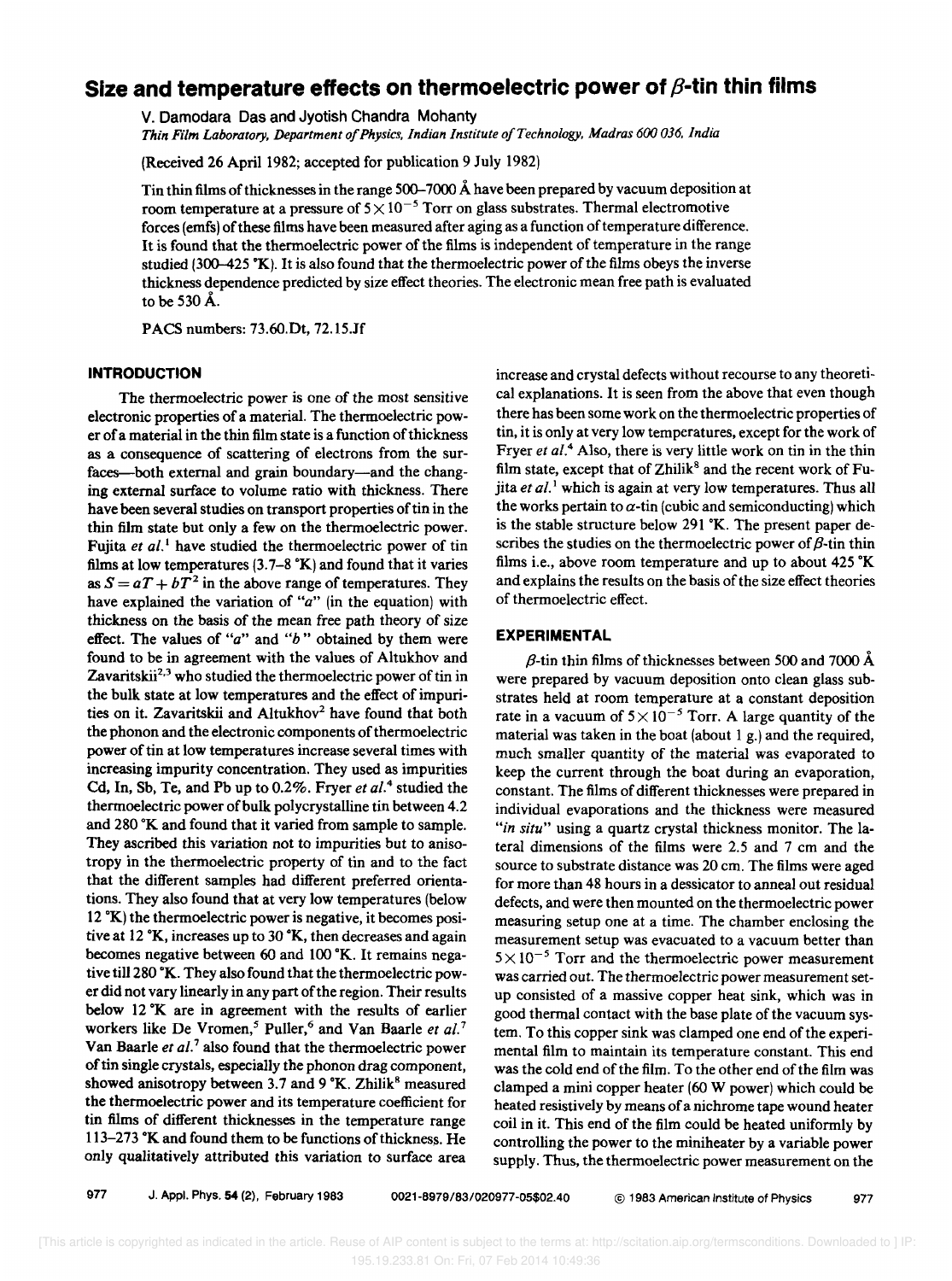experimental films could be carried out by the integral method using the above setup. The temperatures of the hot and cold ends of the film were measured using copper-constantan thermocouples which were clamped right on to the experimental film mechanically. The thermal emf developed across the tin film was measured with respect to copper wires as a function of hot end temperature while the cold end temperature was constant at 300 °K within  $\pm$  0.5 °K. The emfs were measured with a high impedance  $(10 M\Omega)$  digital millivoltmeter. The maximum hot end temperature was about 425 °K. X-ray diffractograms and electron diffraction patterns of the films revealed that they were polycrystalline, but with a fibrous structure, (100) planes of the grains  $(\beta$ -Sn structure, tetragonal) being parallel to the substrate. These observations are also in accordance with those of Patel and Mysorewala.<sup>9</sup>

### **RESULTS**

Figure 1 shows the plot of thermal emf against the temperature difference between hot and cold ends for a 1000-Å film of  $\beta$ -tin. The thermal emfs were recorded both during heating and cooling and it can be seen from the figure that the plots for heating and cooling agree within the experimental errors. This implies that during the heating process defects, if any, are not removed so that the defect concentra-



FIG. 1. Plot of thermal emf against temperature difference between hot and cold ends for a 1000 Å thick  $\beta$ -tin film during heating and cooling.

978 J. Appl. Phys., Vol. 54, No. 2, February 1983



FIG. 2. Plots of thermal emf against temperature difference between hot and cold ends for  $\beta$ -tin films of thicknesses 500, 1000, 1300, 1900, 3200, and 6900 Å.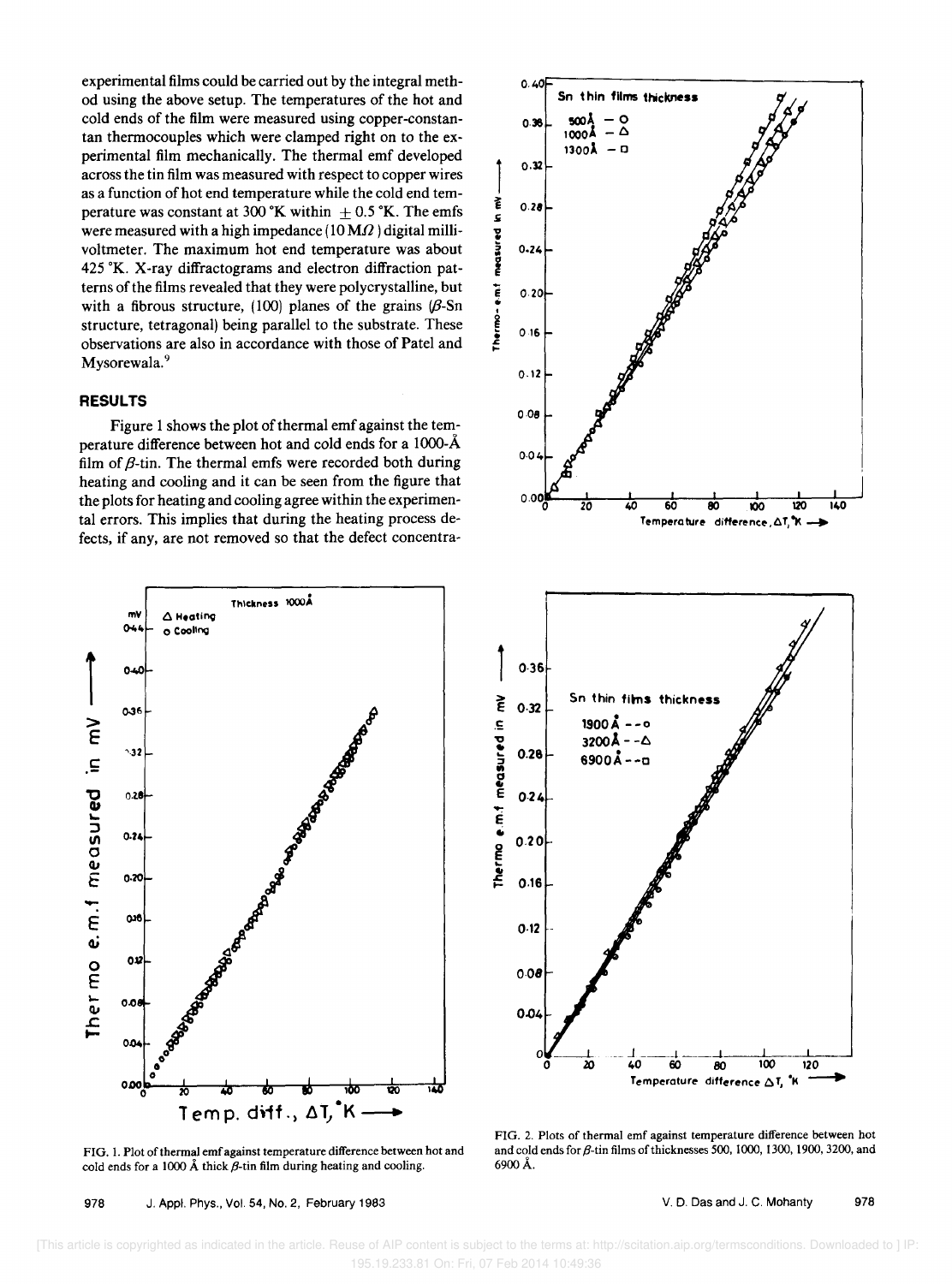tion, if any, is unaltered by the heating process. Hence, it can be concluded that aging for 48 hours has removed any defects present in the film and hence during the heating, the defect concentration is unaltered or alternatively the heating process has not altered the initial defect concentration. Therefore, during measurements, the residual defects, if any, remain unaltered.

Figures 2(a) and (b) show the plots of thermal emf against temperature difference for  $\beta$ -tin films of thickness 500, 1000, 1300, 1900, 3200, and 6900 Å. It is seen that the thermal emf is nearly linear with respect to temperature difference within experimental errors, and that it increases as the film thickness increases for a given temperature difference.

From the plots of thermal emf against temperature difference, thermoelectric power of the films with respect to bulk copper was calculated at different temperatures. Figure 3 shows the plots of this thermoelectric power against temperature for the films of different thicknesses. It can be seen that thermoelectric power is independent of temperature for all the films in the temperature range 300 to 425 °K, within experimental errors. It is also seen that thermoelectric power increases (from about 3.21 to 3.46  $\mu$ V/<sup>o</sup>K) as the thickness increases.

Figure 4 shows the plot of average thermoelectric power of  $\beta$ -tin films with respect to copper in the range 300-425 K as a function of thickness of the films. It is a typical plot depicting the size effect on thermoelectric power of thin films. It is seen that the thermoelectric power of the thinnest film is the lowest and it increases rapidly with increasing



FIG. 3. Plot of thermoelectric power against temperature for  $\beta$ -tin films of different thicknesses.

979 J. Appl. Phys., Vol. 54, No. 2, February 1983



FIG. 4. Plot of thermoelectric power against film thickness for  $\beta$ -tin films.

thickness up to about 2000 Å and thereafter increases slowly with a further increase in thickness, attaining saturation. This is a typical behavior of thermoelectric power due to size effect. Figure 5 shows the plot of thermoelectric power against reciprocal thickness and it is seen that it is linear. The intercept on the  $\nu$  axis, as will be seen later gives the "grain" boundary thermoelectric power"  $S_g$  of polycrystalline tin with respect to copper and is found to be  $3.48 \mu V$ /°K. Taking the value of absolute thermoelectric power of bulk copper at 300 °K to be 1.83  $\mu$ V/°K (Cusack and Kendall<sup>10</sup>) the absolute "grain boundary thermoelectric power" of polycrystalline tin can be evaluated as  $-1.65 \mu V/K$ . Earlier results on  $\beta$ -tin are not available for comparison.

### **DISCUSSION**

The transport properties—like electrical conductivity, thermoelectric power, magnetoresistance, Hall effect, and others—of a material in the thin film state are significantly different from the properties of the same material in the bulk state. This is because as the thickness of a metal/semicon-



FIG. 5. Plot of thermoelectric power against reciprocal thickness for  $\beta$ -tin films.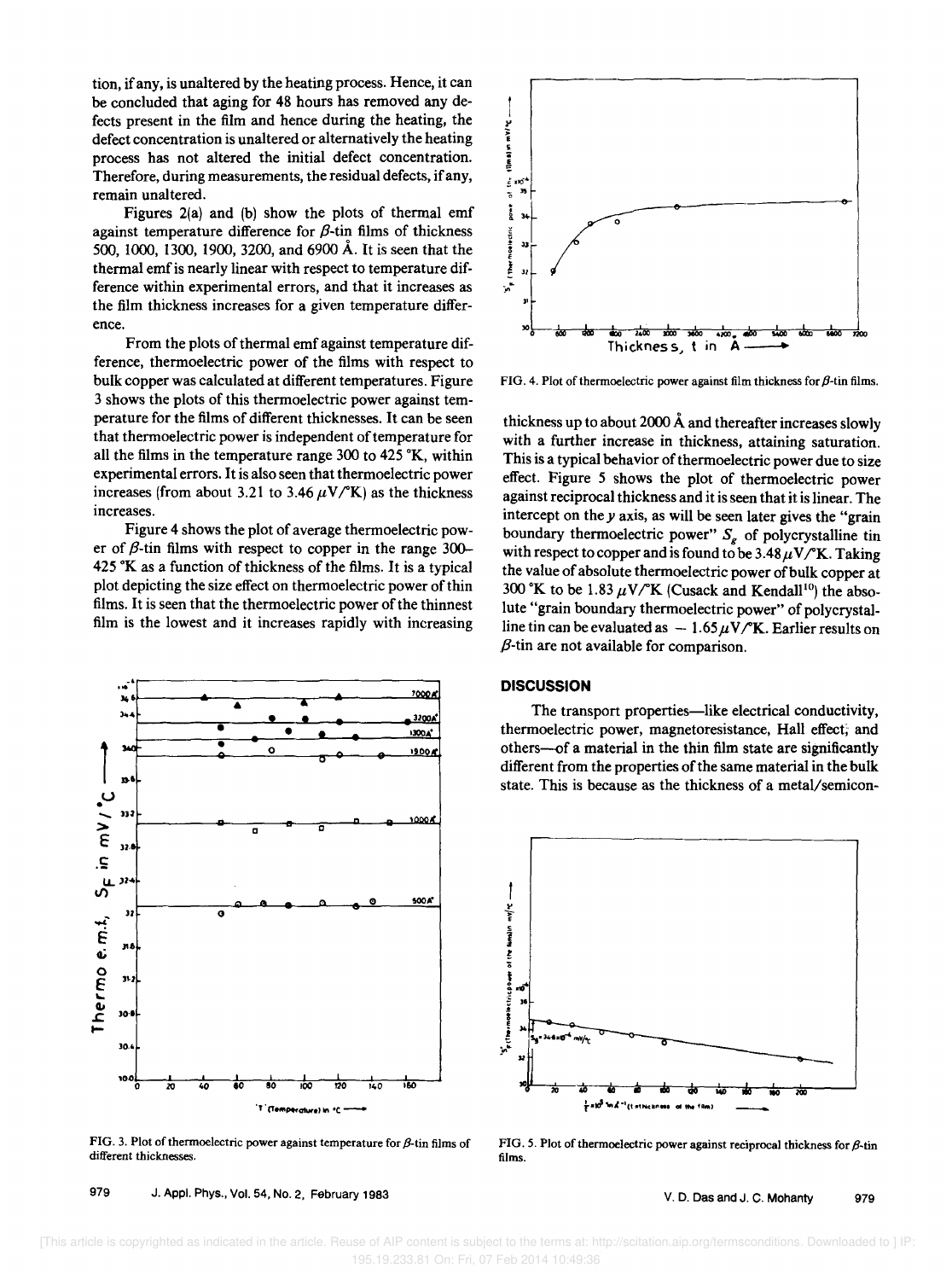ductor film becomes comparable in magnitude with the electronic mean free path of the material, the film surfaces impose a geometrical limitation on the motion of conduction electrons and hence on the effective value of the mean free path. Physical effects arising out of this geometrical limitation of the mean free path are termed classical size effects or mean free path effects.

The classical size effect theory for a free electron model was worked out by Fuchs<sup>11</sup> for a spherical Fermi surface and was later extended by Sondheimer<sup>12,13</sup> to include magnetic field effects. Fuchs-Sondheimer treatment is a statistical analysis based on the Boltzmann equation for the distribution of conduction electrons. One of the basic assumptions made in their theory is that the electrons are scattered from the film surfaces either diffusely or specularly. In the former case every free path of the electrons is terminated by collision at the surface so that the distribution function of the electrons leaving each surface is independent of direction. In the latter case the electrons are elastically scattered from both the surfaces of the film with a reversal of the velocity component normal to the film surface. It is further assumed that some constant fraction *p* of the free electrons is scattered specularly from both the surfaces while the rest are scattered diffusely. The fraction *p* is assumed to be independent of electron wavelength, the angle of incidence of the electron onto the surface and the thickness of the film. The relaxation process for surface scattering is taken to be essentially that for the bulk scattering. The assumption that the film is single crystalline is also inherent, as the theory does not take into account scattering by grain boundaries that would be present in a polycrystalline film.

According to this classical size effect theory, the thermoelectric power  $S_F$  of a thin film of thickness *t* is given by  $^{14}$ 

$$
S_F = S_B \left[ 1 - \frac{3}{8} (1 - p) \frac{U}{1 + U} \frac{\lambda_B}{t} \right] \tag{1}
$$

for thickness  $t > \lambda_B$ , the bulk electronic mean free path. Here  $S_B$  is the bulk thermoelectric power given by<sup>15</sup>

$$
S_B = \frac{-\pi^2 k^2 T}{3 eE_F} (U + V).
$$

*p* is the specularity parameter giving the fraction of electrons specularly scattered (without change in the longitudinal velocity component) from the surfaces of the film and *U* is the rate of change of mean free path with energy evaluated at the Fermi energy,

$$
\left(\frac{\delta \ln \lambda_B}{\delta \ln E}\right)_{E=E_F}
$$

and is equal to 2 according to the Bloch quantum theory of metallic conduction and hence  $\lambda_B \alpha E^2$ , and

$$
V\left(\frac{\delta \ln A}{\delta \ln E}\right)_{E=E_F},
$$

the rate of variation of Fermi surface area with energy, evaluated at the Fermi energy. Even though the above expression is an approximation valid for  $t > \lambda_B$ , it is found to be valid for  $t/\lambda_B$  up to 0.1 without much error. The above expression (Eq. 1) is strictly valid for monocrystalline films as it does not take into account the contribution to the thermoelectric power due to grain boundary scattering.

Recently, Pichard *et al. <sup>16</sup>*have obtained an expression for the thermoelectric power of a polycrystalline thin film using an effective mean free path model<sup>17</sup> taking into account the scattering by the grain boundaries (proposed by Mayadas and Shatzkes<sup>18</sup>). In this model it is shown that an effective relaxation time  $\tau_{\gamma}$ , and hence an effective mean free path  $\lambda_{\rho}$  can be defined for describing the simultaneous background and grain boundary scattering of electrons. The relaxation time  $\tau_g$  can be approximately equated to the product of bulk relaxation time  $\tau_B$  (used in the Fuchs-Sondheimer theory) and a function  $F(\alpha)$ , of the parameter  $\alpha$  governing the grain boundary scattering  $(\alpha)$  is given by  $\alpha = (\lambda_B/a_g) (r/1 - r)$ , where  $\lambda_B$  is the bulk mean free path,  $a_g$  the grain size, and  $r$  the grain boundary reflection coefficient). Then it is shown that expressions similar to those of Fuchs-Sondheimer can be obtained to describe the transport parameters—like resistivity,  $\rho$ , temperature coefficient of resistance (TCR),  $\beta$ , thermoelectric power, S, and others-of polycrystalline films in which grain boundary scattering is significant, by replacing  $\tau_B$  by  $\tau_g$  and other bulk parameters  $\rho_B$ ,  $\beta_B$ , and  $S_B$  by the "grain boundary" parameters  $\rho_g$ ,  $\beta_g$  and  $S_g$ . The "grain boundary" parameters are the parameters of an "infinitely thick polycrystalline film" implying that these correspond to a bulk sample having the same grain structure as that of a polycrystalline film.

They obtain an expression for the thin film thermoelectric power  $as^{16}$ 

$$
S_F = \frac{-\pi^2 k^2 T}{3 e E_F} \bigg\{ V + U \bigg[ \frac{\sigma_g}{\sigma_B} - \frac{3}{8} (1 - p) \frac{\lambda_B}{t} \bigg( \frac{\sigma_g}{\sigma_B} \bigg)^2 \bigg] \bigg\} \dots \tag{2}
$$

using the approximation  $\beta_g / \beta_B = \sigma_g / \sigma_B$ .<sup>19</sup> Here  $\sigma_g$  and  $\beta_g$ are the "grain boundary" conductivity and "grain boundary" TCR, and  $\sigma_B$  and  $\beta_B$  are the respective bulk values. Other symbols have the same meaning as in Eq. (1). This equation is valid for polycrystalline films.

It is seen from the above two equations that  $S_F$  is a linear function of reciprocal thickness, if it is assumed that *p*  is independent of thickness. Hence a plot of  $S_F$  vs  $1/t$  will be a straight line in either case. The intercept on the *y* axis gives (i) according to Eq.  $(2)$ , <sup>16</sup> the "grain boundary" thermoelectric power  $S_g$ , and (ii) according to Eq. (1) the bulk thermo-<br>electric power  $S_g$ . The slope is equal to<sup>16</sup> electric power  $S_B$ . The slope is equal  $[3(1-p)\lambda_B U/8](\sigma_g/\sigma_B)^2$  [according to Eq. (2)] or  $[3(1 - p)\lambda_B/8](U/1 + U)$  in the two cases, respectively.

As the films under present study were not monocrystalline, strictly speaking we have to use Eq. (2) which takes into account grain boundary scattering. As mentioned earlier, the plot of  $S_F$  vs  $1/t$  was found to be linear (Fig. 5) and hence  $\beta$ -tin films obey the inverse thickness dependence predicted by either of the size effect theories. They intercept of the plot gives the value of the grain boundary thermoelectric power *of B* tin with respect to copper as  $3.48 \mu$ V/K and its absolute value as  $-1.65 \mu V/K$  as stated before [cf., Eq. (2)].

Andrew<sup>20</sup> and Niebuhr<sup>21</sup> have shown that surface scattering is diffuse in the case of tin foils and tin thin films deposited above  $200 \text{ }^{\circ}\text{K}$ . Hence we can take the specularity parameter,  $p = 0$ . *U*, as mentioned earlier, has a value 2 for